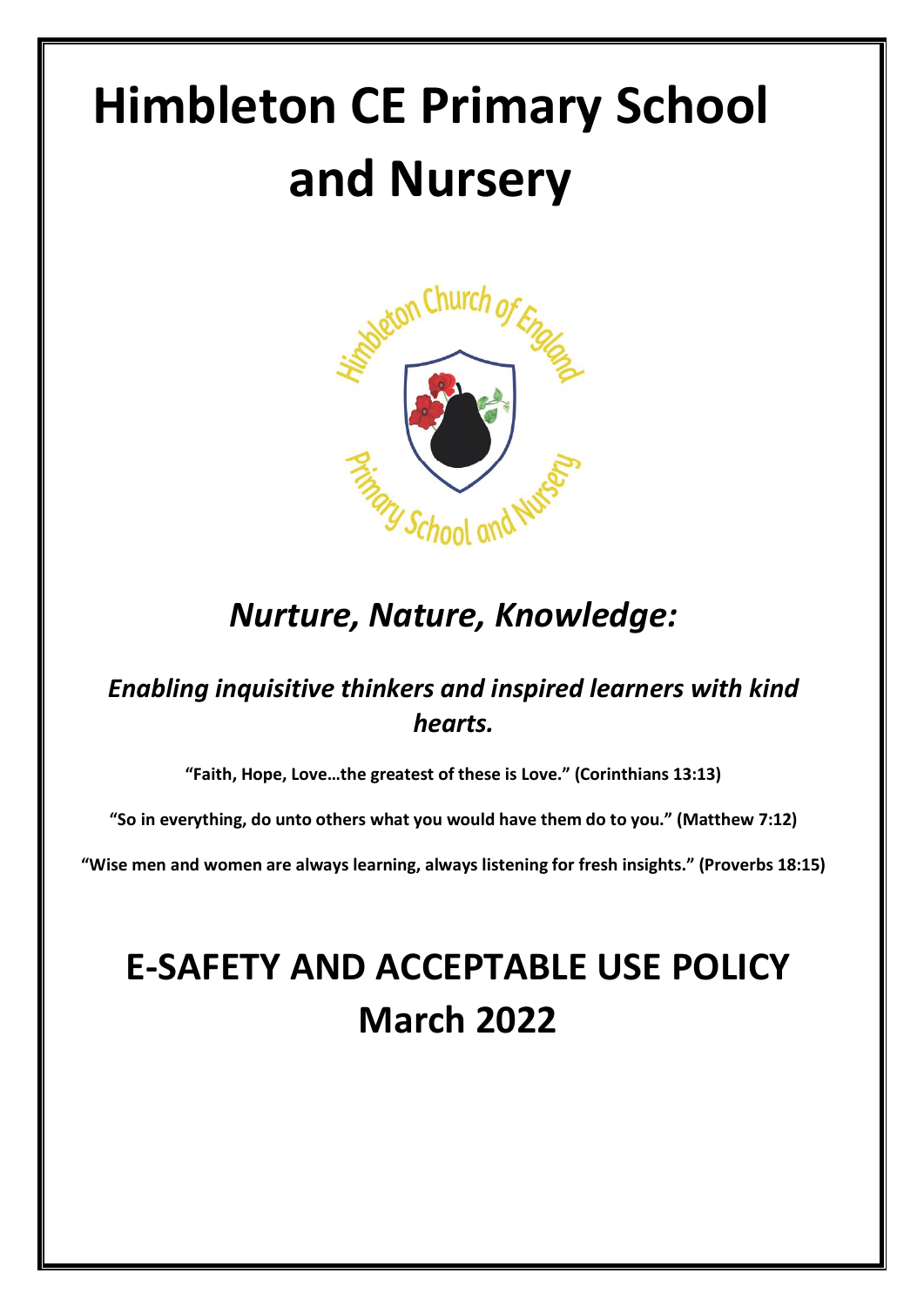#### **E-Safety Policy**

#### **Rationale**

As the use of online services and resources grows, so has awareness of the risks and potential dangers which arise from the use of communications technology and the internet. Those risks are not confined to the use of computers; they may also arise through the use, for example, of games consoles and mobile phones.

There is an expectation that schools will have in place appropriate policies and strategies to promote the safety of learners in their care both when they are in the school and when they are elsewhere. This policy aims to keep the children of Himbleton CE Primary School and Nursery safe while using available technologies to enhance learning.

#### **Creating a Safe Online Learning Environment**

This has four important elements:

- ❖ An infrastructure of whole-site awareness, responsibilities, policies and procedures;
- ❖ An effective range of technological tools;
- ❖ A comprehensive e-safety education programme for everyone in school;
- ❖ A review process which continually monitors the effectiveness of the above.

#### *The policy aims to ensure that any communications technology (including computers, mobile devices and mobile phones etc.) is used to support learning without creating unnecessary risk to users.*

#### **The Headteacher, Staff and Governors will ensure that:**

- Learners are encouraged to enjoy the safe use of digital technology to enrich their learning;
- Learners are made aware of risks and processes for safe digital use;
- All adults and learners have received the appropriate acceptable use policies and any required training;
- The school has appointed an E-Safety Officer and a named governor takes responsibility for E-Safety. At Himbleton CE Primary School this is the Designated Safeguarding Lead and the Safeguarding Governor;
- An E-Safety Policy has been written by the school, building on the Worcestershire policy and DfE guidance (currently 'Teaching online safety in schools: guidance supporting schools to teach their pupils how to stay safe online within new and existing school subjects' (2019));
- The E-Safety Policy and its implementation will be reviewed annually;
- The school internet access is designed for educational use and will include appropriate filtering and monitoring; this is currently provided through the school's Service Level Agreement with Entrust
- Copyright law is not breached;
- Learners are taught to evaluate digital materials appropriately;
- Parents are aware of the acceptable use policy;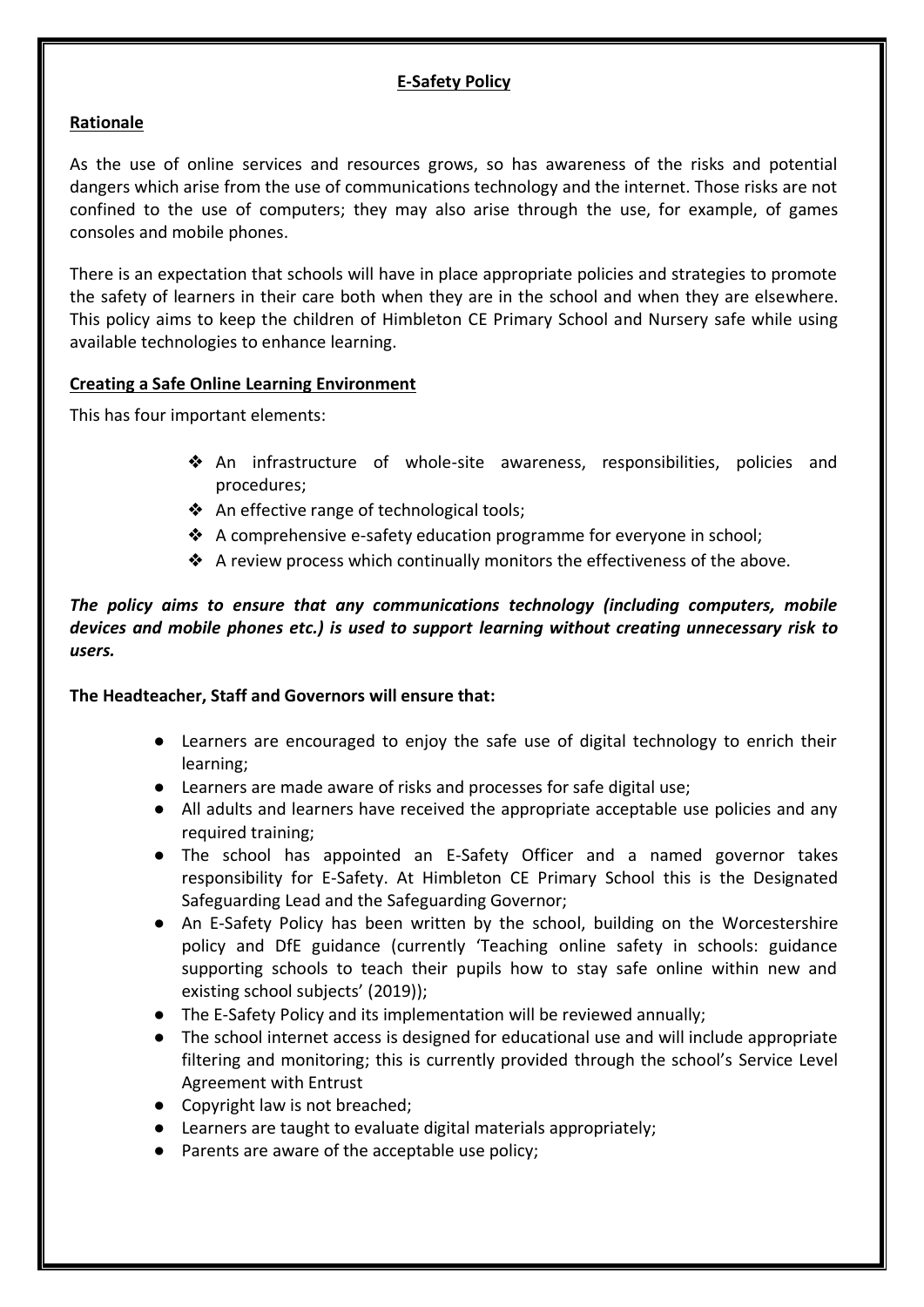- Parents will be informed that all technology usage may be subject to monitoring, including URL's and text messaging;
- Parents are made aware of access to e-safety training;
- The school will take all **reasonable precautions** to ensure that users access only appropriate material;
- The school will audit use of technology to establish if the E-safety Policy is adequate and appropriately implemented;
- Methods to identify, assess and minimise risks will be reviewed annually;
- Complaints of internet misuse will be dealt with by a senior member of staff;
- E-safety is a **child safety** issue and at Himbleton CE Primary School and Nursery is managed as such. The Headteacher is both the Designated Safeguarding Lead and the E-Safety Officer.

#### **Online Bullying**

This is as unacceptable as bullying in person and should be treated in the same way. If a child feels bullied online they are encouraged to: TELL (parents, teachers or a friend).

#### **Taught Minimising Strategies**

There are many ways to minimise the risk of online bullying, some which can be achieved by using simple common sense and others by introducing polices into school.

Awareness of general e-safety practices can help to reduce the risk of online bullying, and contribute to ensuring that children remain safe when using technology, both in school and at home. We teach the following hints and tips, which we believe are important skills when preparing children for modern life; they are adapted from those provided by 'Always On? Always Aware!' and using the materials supplied by CEOP.

#### *Keep personal information private:*

Personal information should be kept private at all times. This includes details such as name, address, photos, email addresses, home and mobile phone numbers, school name, membership of clubs, information on family and friends, and passwords. If bullies don't have access to this information, the less likely they are to be able to abuse it.

#### *Don't believe everything you read:*

Just because someone online states that they are 15, it doesn't mean they are telling the truth. Even adults can't tell when a male pretends to be a female or a 50 year old pretends to be a 15 year old.

#### *Use netiquette:*

Be polite to others online as you would offline. If someone treats you rudely, or is mean, you should not respond. The chances are that the bully will see that they are having no effect, and stop the abusive messages. If not, and the abusive messages continue, help should be sought from a teacher, parent or carer.

#### *Never send messages when angry:*

Messages should be calmly and factually written. Angry messages, sometimes known as a 'flame' or 'flaming', can be a source of regret. Once a message has been sent it is in the public domain.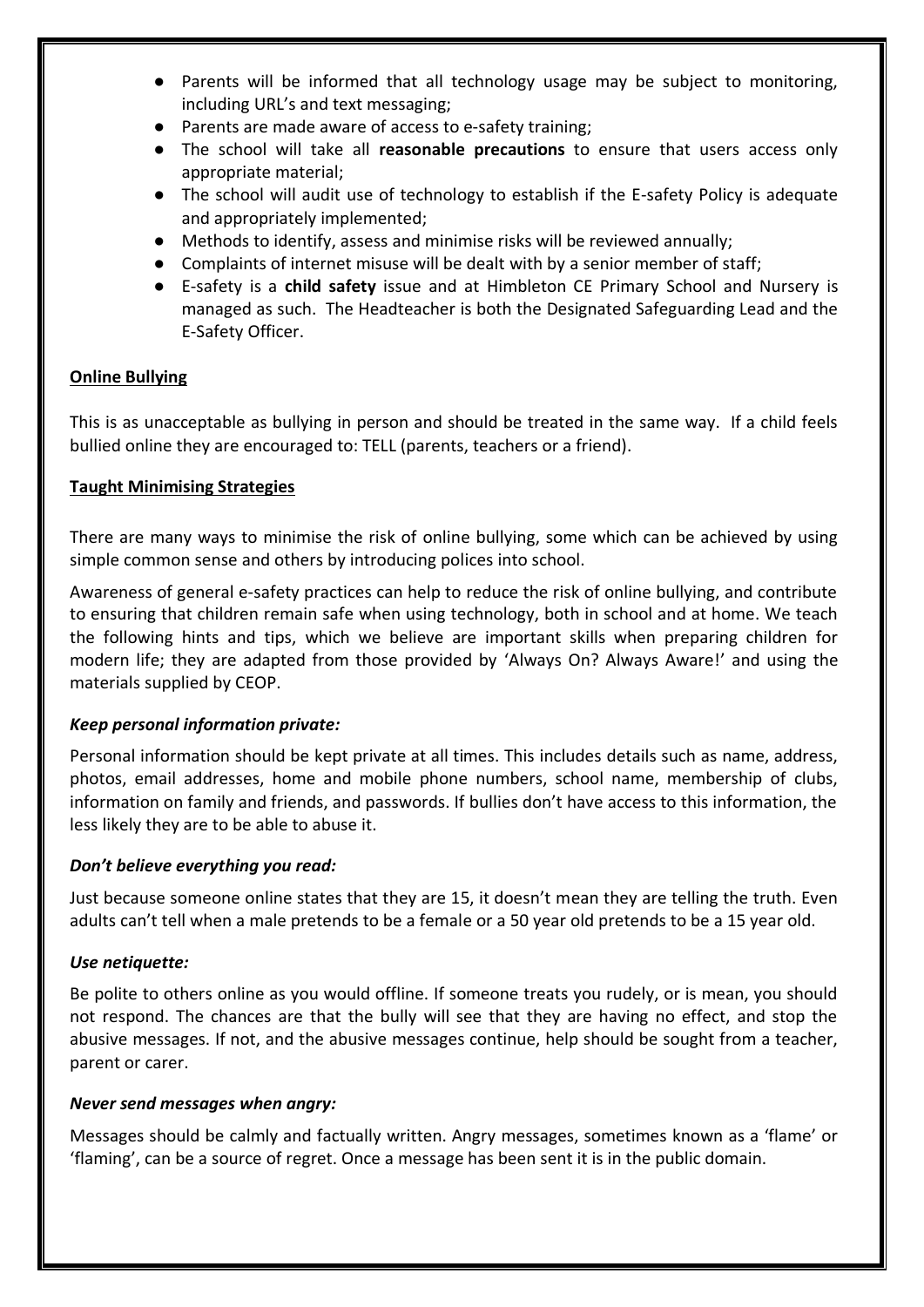#### *Never open a message from someone you don't know*

Delete strange emails or text messages from unknown people. If in doubt, advice should be sought from a teacher, parent or carer.

#### *If it doesn't look or feel right, it probably isn't:*

If anything is ever seen on the internet, or emails or text messages are received that cause uneasiness, the device should be switched off and advice sought from a teacher, parent or carer.

#### *You don't have to be 'always on' – turn off, disconnect, unplug:*

Staying online for sustained periods of time is not a healthy choice. Offline time is promoted.

#### *Don't reply to messages from online bullies:*

Online bullies want a response; a response should not be given.

#### *Protect yourself:*

Meetings with someone met online should NEVER be arranged.

#### *Don't keep bullying to yourself:*

If bullying occurs, an adult should be told so that online bullying can be combatted.

Further information for parents and children is available from the UK Council for Internet Safety website:

<https://www.gov.uk/government/groups/uk-council-for-child-internet-safety-ukccis>

#### **Promoting Online Safety at Home**

Online safety is important in both the home and school environments. As a school, we will ensure that we support parents in promoting online safety at home. This will be done through regular communication of high quality information and learning resources via newsletters and the website. In addition, parental workshops will be held to develop understanding further. Current recommended resources are:

[-https://www.nspcc.org.uk/keeping-children-safe/online-safety/](https://www.nspcc.org.uk/keeping-children-safe/online-safety/)

[-https://www.thinkuknow.co.uk/](https://www.thinkuknow.co.uk/)

[-https://www.childline.org.uk/info-advice/bullying-abuse-safety/online-mobile-safety/staying-safe](https://www.childline.org.uk/info-advice/bullying-abuse-safety/online-mobile-safety/staying-safe-online/)[online/](https://www.childline.org.uk/info-advice/bullying-abuse-safety/online-mobile-safety/staying-safe-online/)

[-https://www.ceop.police.uk/safety-centre/](https://www.ceop.police.uk/safety-centre/)

#### **Reporting of E-Safety Breaches**

It is hoped that all members of the school community will be responsible users of digital technology, who understand and follow this policy. However, there may be times when infringements of the policy could take place, through careless or irresponsible or, very rarely, through deliberate misuse. Listed below are the responses that will be made to any apparent or actual incidents of misuse: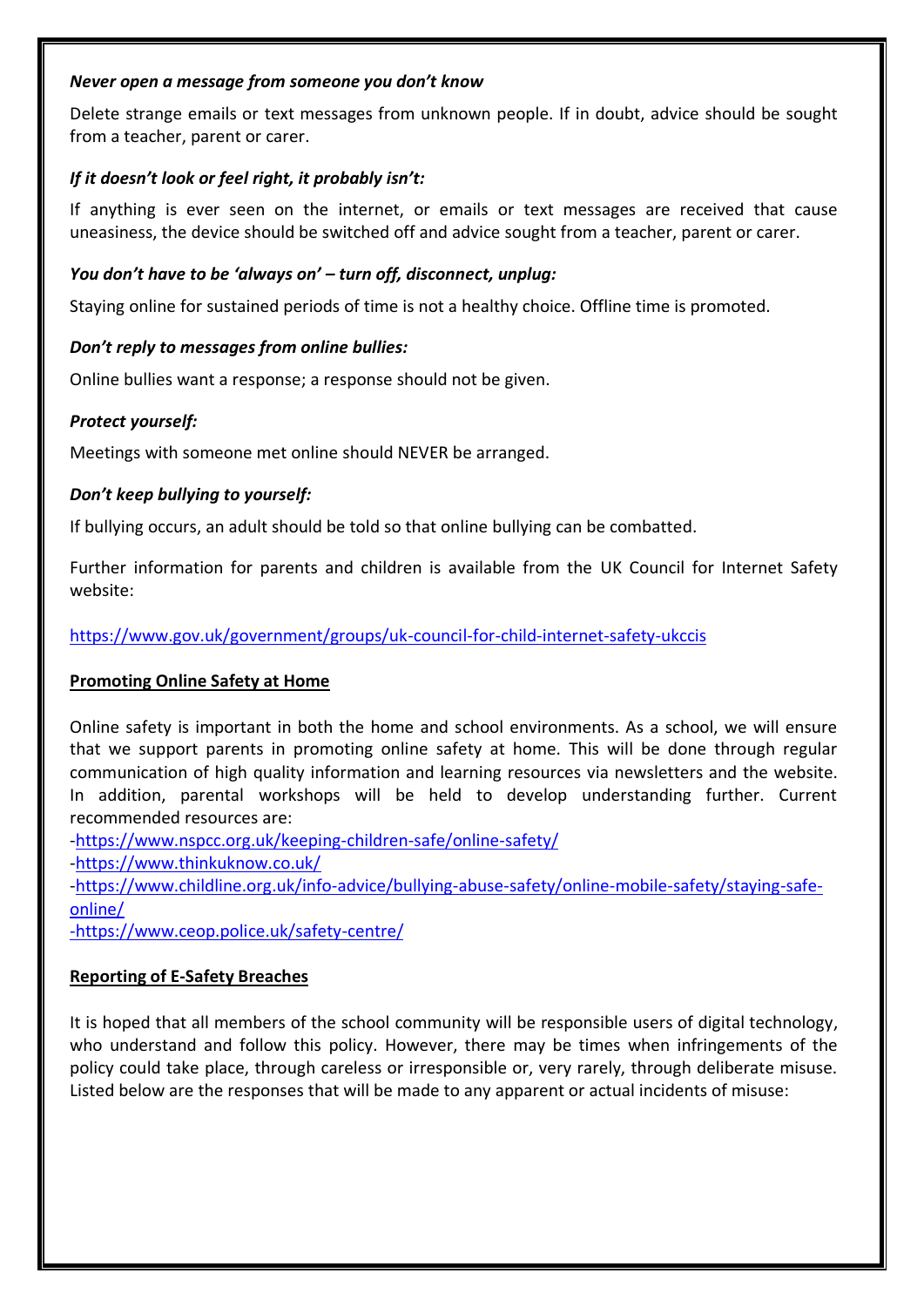

#### **Password Security**

The school's e-safety curriculum includes frequent discussion of issues relating to password security and staying safe in and out of school.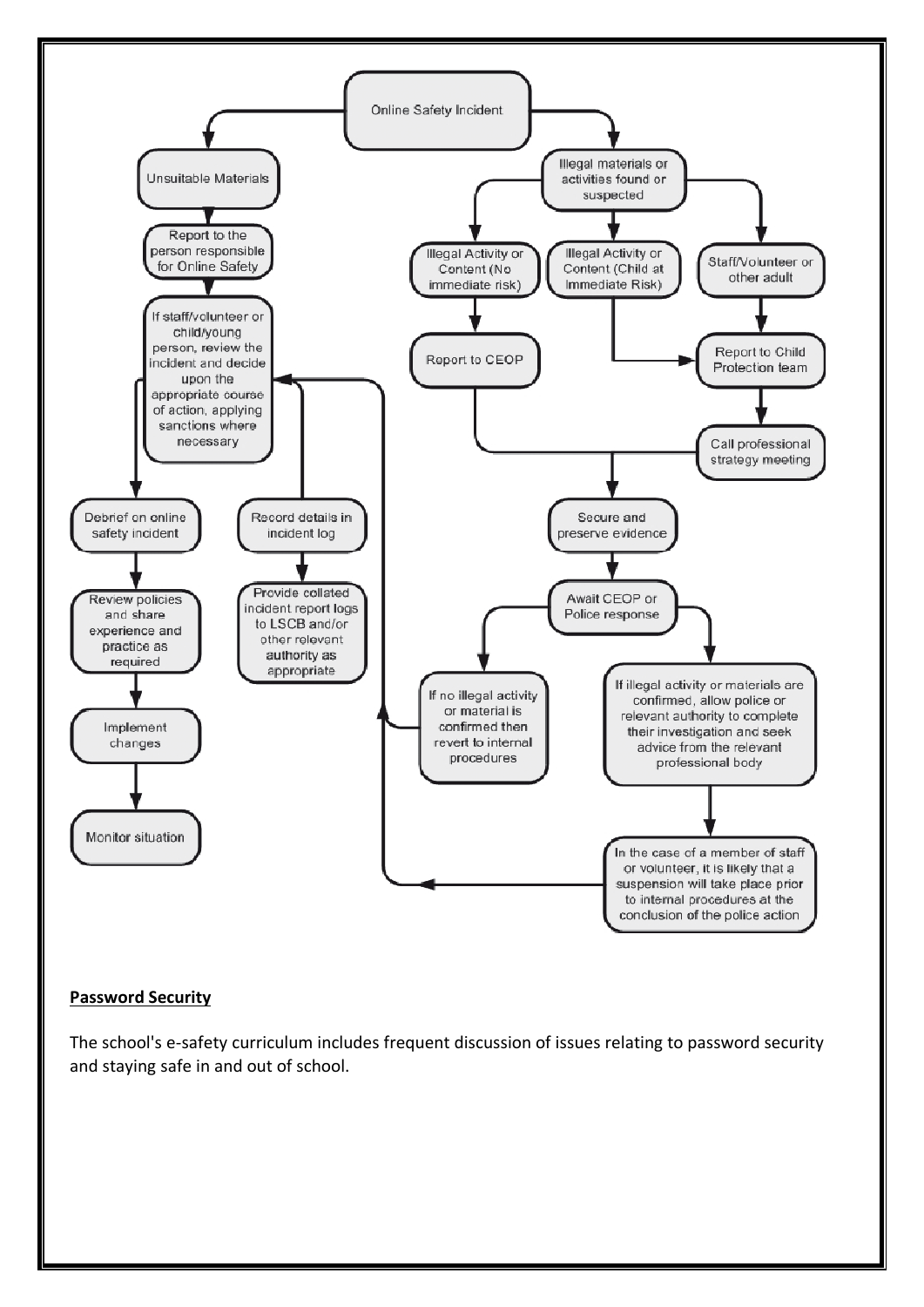### **Appendix 1 Acceptable Use Policy for Children in EYFS and KS1**

# *I want to feel safe all the time.*

# *I agree that I will:*

- o Only open pages which my teacher has said are OK;
- o Tell my teacher if anything makes me feel scared or uncomfortable;
- o Talk to my teacher before using anything on the internet;
- o Not tell people about myself online (I will not tell them my name, anything about my home, family or pets).

# *I understand that anything I do on the computer may be seen by someone else.*

**Name of child:**

#### **Parent/Carers**

**I confirm that I have discussed this policy with my child/children.**

**Signed:**

**Print:**

The points listed above are the ones that we feel are most relevant to our youngest *children whilst in school. You may wish to discuss further with them the following areas as they become more digitally proficient at home:* 

- o Always keep my passwords a secret;
- o Only work with people I know in real life;
- o Make sure all messages I send are polite;
- o Show my teacher if I get a nasty message;
- o Don't reply to any nasty message or anything which makes me feel uncomfortable;
- o Don't give my mobile phone number to anyone who is not a friend in real life;
- o Only email people I know or if my teacher agrees;
- o Don't load photographs of myself onto the computer;
- o Never agree to meet a stranger.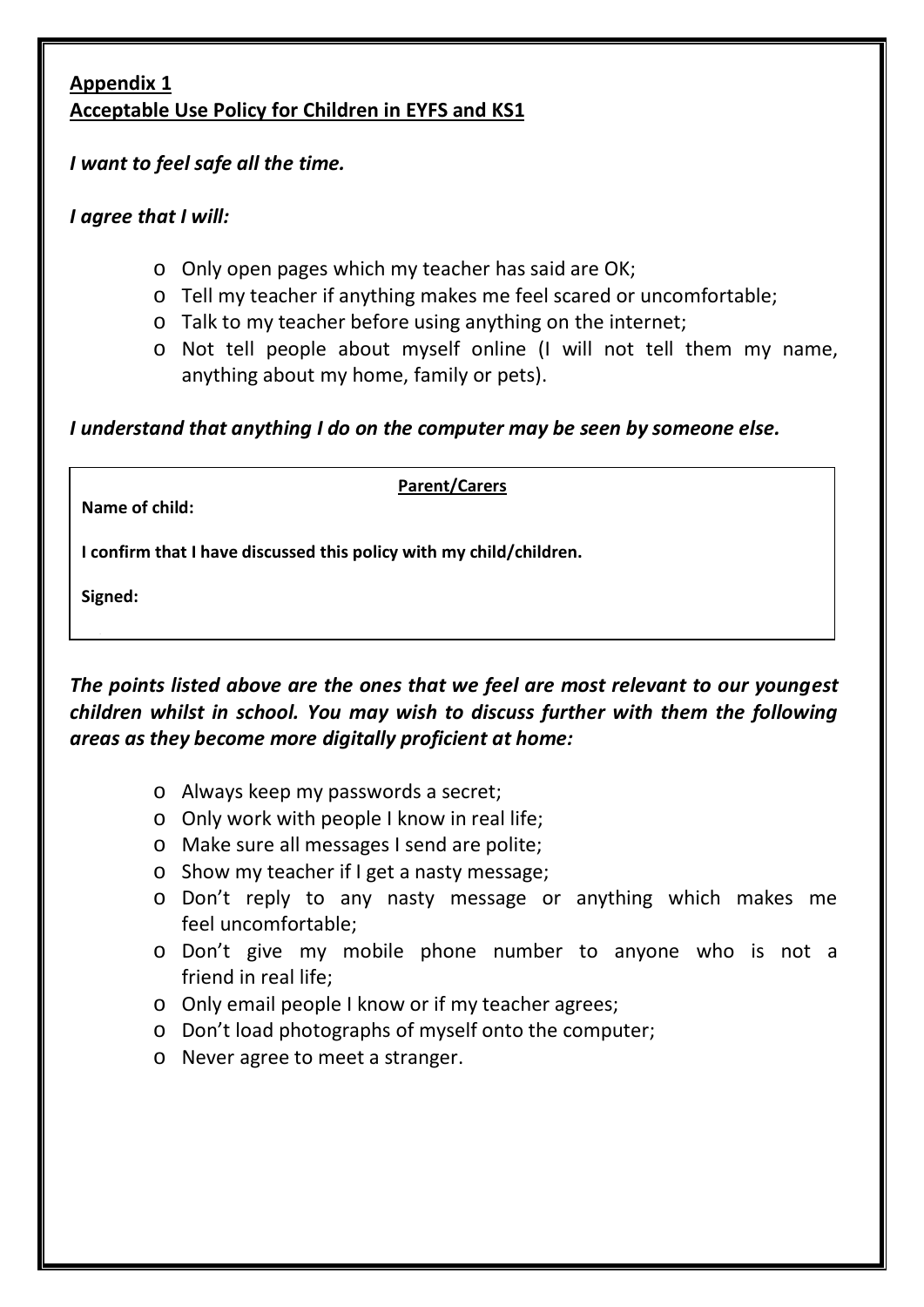### **Appendix 2 Acceptable Use Policy for Children in KS2**

# *When I am using the computer or other technologies, I want to feel safe all the time.*

## *I agree that I will:*

- Always keep my passwords a secret;
- Only visit sites which are appropriate to my work at the time;
- Work in collaboration only with friends and I will deny access to others;
- Tell a responsible adult straight away if anything makes me feel scared or uncomfortable online;
- Make sure all messages I send are respectful;
- Show a responsible adult if I get a nasty message or get sent anything that makes me feel uncomfortable;
- Not reply to any nasty message or anything which makes me feel uncomfortable;
- Not give my mobile phone number to anyone who is not a friend;
- Only email people I know or those approved by a responsible adult;
- Always talk to a responsible adult before joining chat rooms or networking sites;
- Always keep my personal details private (name, family information, journey to school, pets and hobbies are all examples of personal details);
- Always check with a responsible adult and my parents before I show photographs of myself;
- Never meet an online friend without taking a responsible adult that I know with me.

# *I understand that anything I do on the computer may be seen by someone else.*

| Name:   |  |  |
|---------|--|--|
| Signed: |  |  |
| Date:   |  |  |
|         |  |  |

**Parent/Carers**

**I confirm that I have discussed this policy with my child/children.**

**Signed:**

**Print:**

**Name of child:**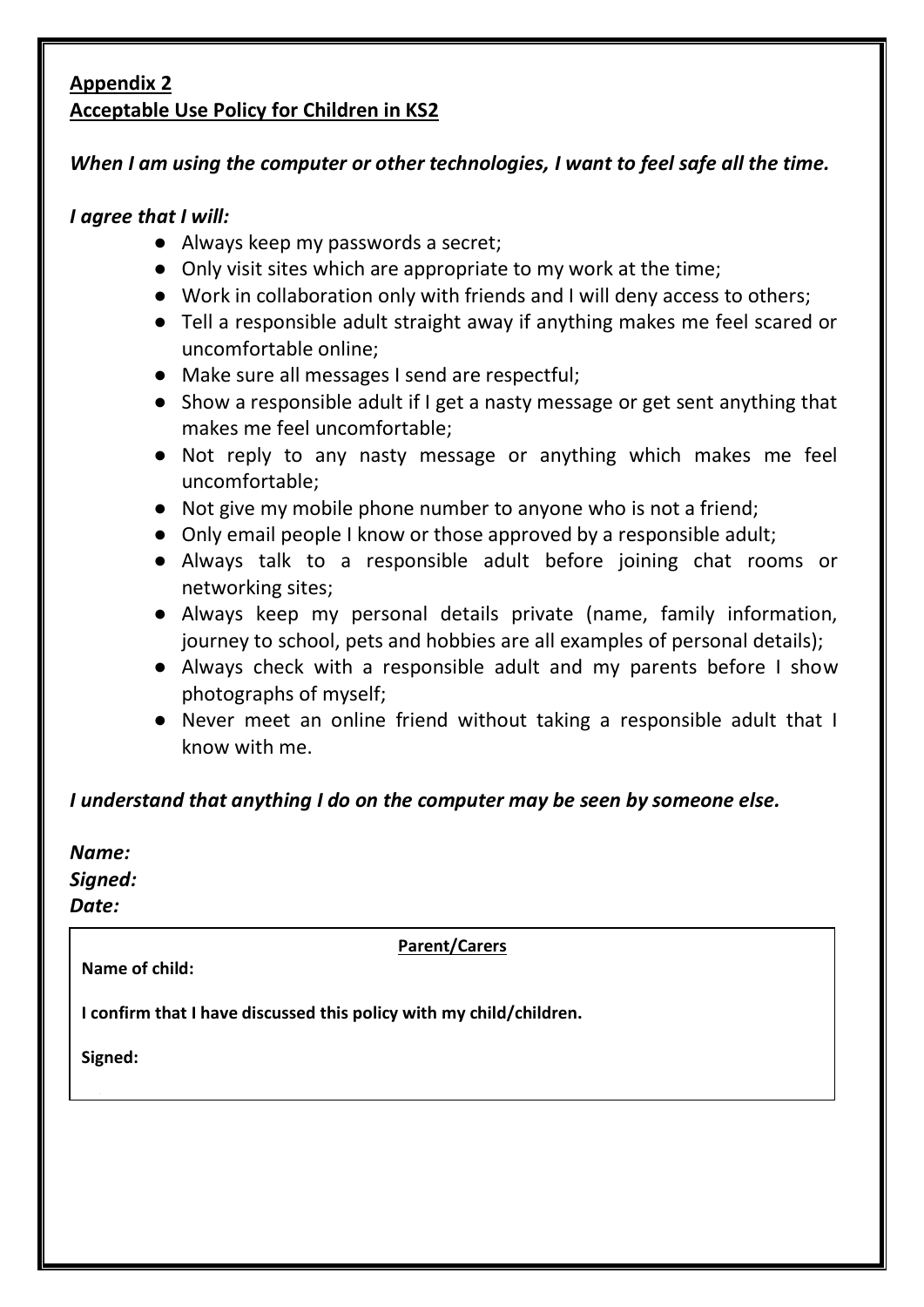# **Appendix 3 Acceptable Use Policy for Staff**

*The policy aims to ensure that any communications technology is used without creating unnecessary risk to users while supporting learning.*

# *I agree that I will:*

- ❖ Only use personal data securely;
- ❖ Implement the school's policy on the use of technology and digital literacy;
- ❖ Educate pupils in the effective use of the Internet in research, including the skills of knowledge location, retrieval and evaluation;
- ❖ Educate pupils in the recognition of bias, unreliability and validity of sources;
- ❖ Actively educate learners to respect copyright law;
- ❖ Only use approved email accounts;
- ❖ Only use pupil images or work when approved by parents and in a way that will not enable individual pupils to be identified;
- ❖ Only give access to appropriate users when working with blogs or wikis etc.;
- ❖ Set strong passwords a strong password is one which uses a combination of letters, numbers and other permitted signs;
- ❖ Report unsuitable content or activities to the E-Safety Officer/Headteacher;
- ❖ Ensure that video-conferencing is supervised appropriately for the learner's age;
- ❖ Read and sign the Acceptable Use Policy;
- ❖ Pass on any examples of internet misuse to a senior member of staff;
- ❖ Post any supplied e-safety guidance appropriately.

# *I know that once I post a message or an item on the internet then it is completely out of my control.*

# *I know that anything I write or say or any website that I visit may be being viewed by a responsible adult.*

# *I agree that I will not:*

- o Visit internet sites, make, post, download, upload or pass on, material, remarks, proposals or comments that contain or relate to:
	- pornography (including child pornography)
	- promoting discrimination of any kind
	- promoting racial or religious hatred
	- promoting illegal acts